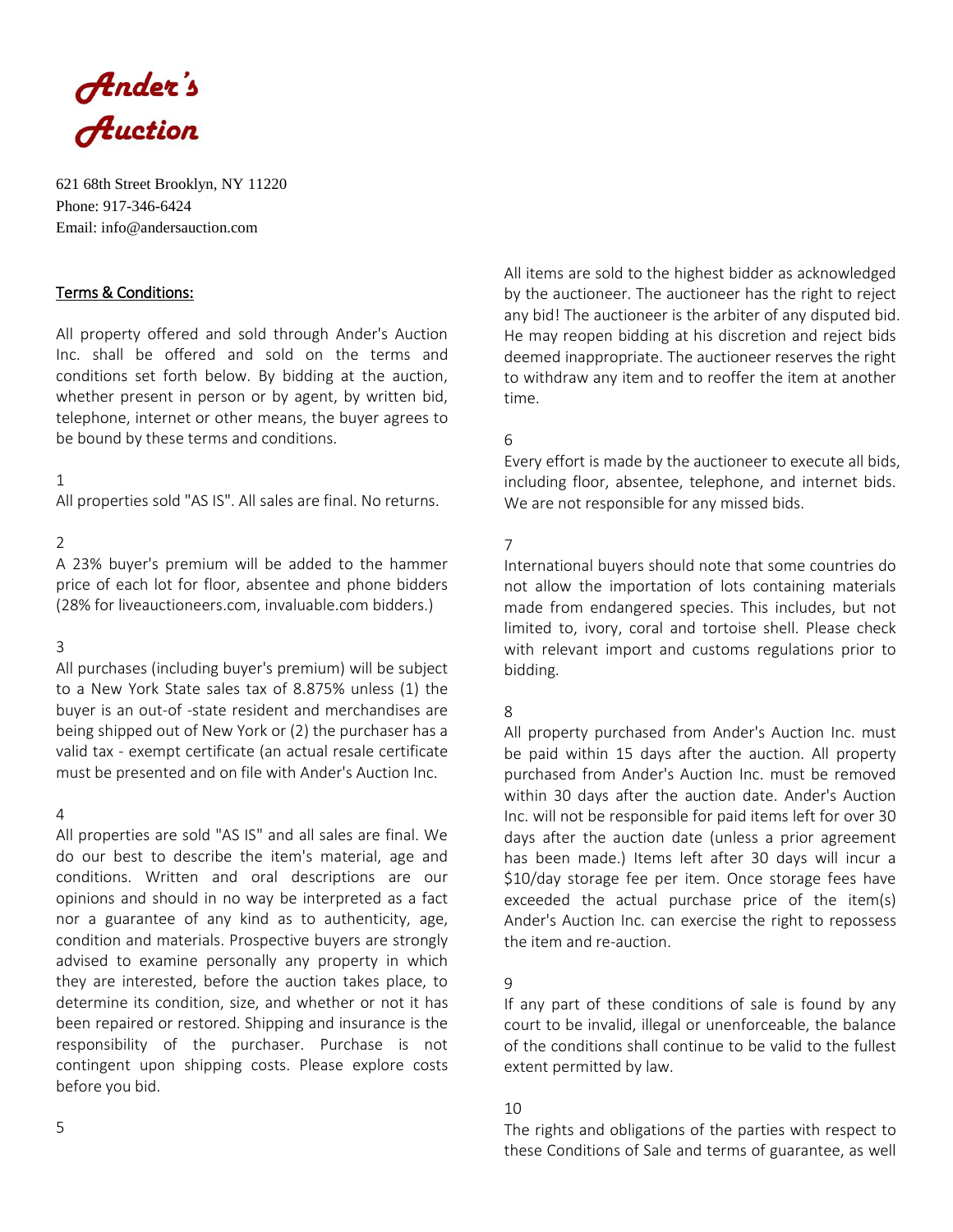as the purchaser's and our respective rights and obligations hereunder, the conduct of the auction and any matters connected with any of the foregoing, shall be governed and interpreted by the laws of the State of New York. By bidding at auction, whether present in person or by agent, by written bid, telephone or other means, the buyer shall be deemed to have submitted, for the benefit of Ander's Auction Inc., to the exclusive jurisdiction of the federal or state courts located in the state and county of New York and waives any objection to the jurisdiction and venue of any such court.

#### 11

By bidding at auction, whether present in person or by agent, by written bid, telephone, internet bid or other means, Ander's Auction Inc. will keep the bidder's contact information for future auction or news event notifications, unless bidder specifically notify our auction house to remove their name from such list.

### 12

All bidders (floor, phone, absentee, and internet) require submitting a credit card information as a security measure in order to participate in auctions held by Ander's Auction Inc. We may ask new bidders with Ander's Auction Inc. to place a security deposit before bidding approval.

### 13

Ander's Auction Inc. reserves the right, at our complete discretion, to refuse admission to the premises or participation in any auction and to reject any bid, as well as the right to refuse to acknowledge any bidder. The highest bidder acknowledged by the auctioneer will be the purchaser. The auctioneer has the right at his absolute and sole discretion to advance the bidding in such a manner as he may decide, to withdraw or divide any lot, and to combine any two or more lots. In the event of error or dispute between bidders, or in the event of doubt on our part as to the validity of any bid, whether during or after the sale, the auctioneer has final discretion to determine the successful bidder, to continue the bidding, to cancel the sale, or to reoffer and resell the lot in dispute. If any dispute arises after the sale, the Ander's Auction Inc. sale record shall be conclusive.

### 14

In addition to the other remedies available to us by law, we reserve the right to impose a late charge of 1 1/2% per month of the total purchase price if payment is not made in accordance with the conditions set forth herein. Ander's Auction Inc. shall have no liability for any damage to property left on its premises for more than (7) days following the sale.

If any applicable conditions herein are not complied with by the purchaser, in addition to other remedies available to us and the consignor by law, including without limitation the right to hold the purchaser liable for the total purchase price, including all fees, charges and expenses more fully set forth herein, we shall be entitled in our absolute discretion to exercise one or more of the following rights or remedies:

a) To charge interest at such rate as we shall reasonably select;

b) To hold the defaulting buyer liable for the total amount due and to commence legal proceedings for its recovery together with interest, legal fees and costs to the fullest extent permitted under applicable law;

c) Cancel the sale of that, or any other lot or lots sold to the defaulting purchaser at the same or any other auction, retaining as liquidated damages all payments made by the purchaser;

d) Resell the property whether at private sale or public auction without reserve, and the purchaser will be liable for any deficiency, cost, including handling charges, the expenses of both sales, our commission on both sales at our regular rate, all other charges due hereunder and incidental damages;

e) To set off the outstanding amount remaining unpaid by the buyer against any amounts which we may owe the buyer in any other transactions;

f) Where several amounts are owed by the buyer to us, in respect of different transactions, to apply any amount paid to discharge any amount owed in respect of any particular transaction, whether or not the buyer so directs;

g) To reject at any future auction any bids made by or on behalf of the buyer or to require a deposit from the buyer before accepting any bids;

h) To take such other actions as we deem necessary or appropriate; or

i) To effect any combination thereof.

In addition, a defaulting purchaser will be deemed to have granted and assigned to us a continuing security interest of first priority in, and we may retain as collateral security for such purchaser's obligations to us, any property or money of or owing to such purchaser in our possession. We shall have all of the rights accorded a